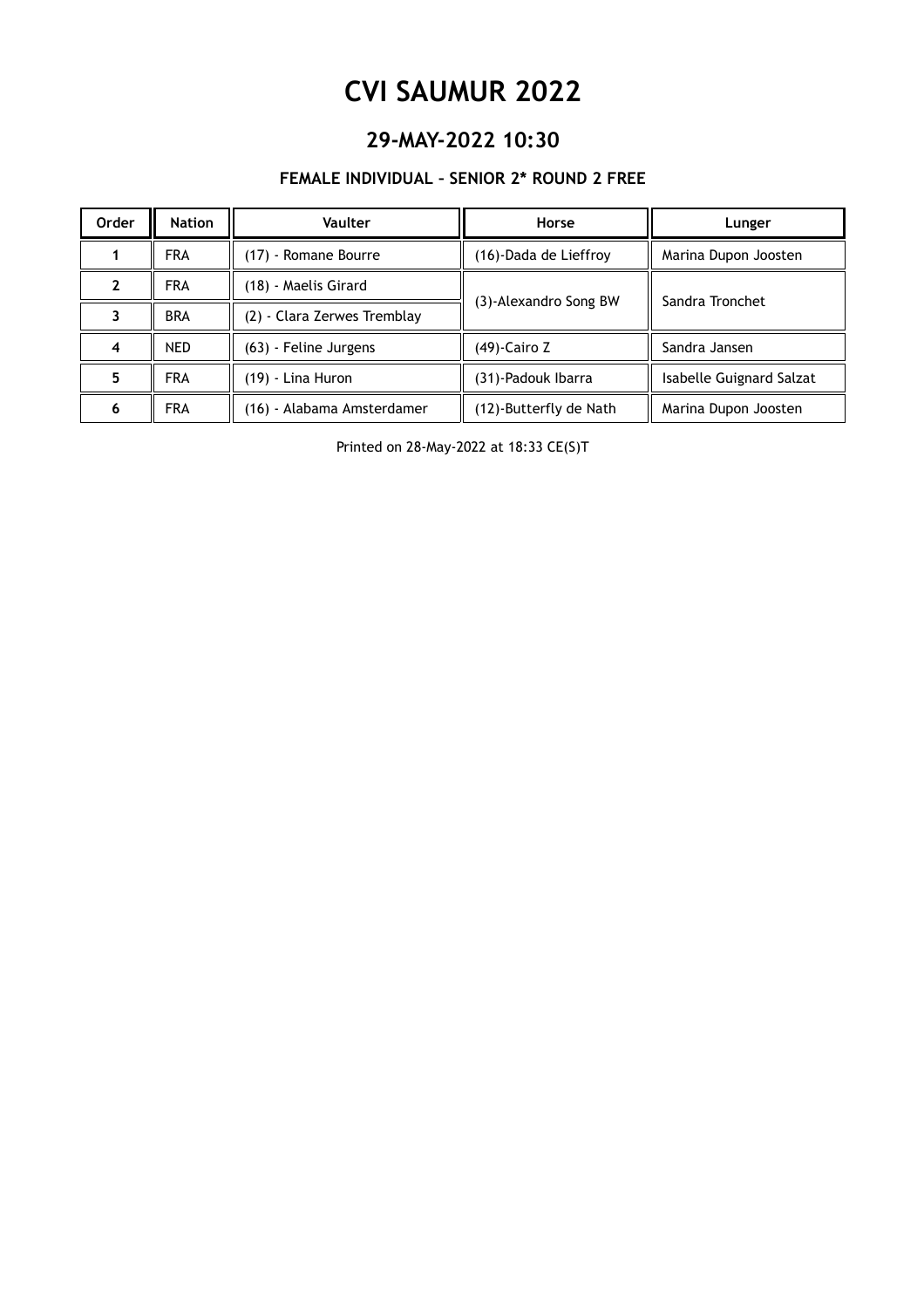### **29-MAY-2022 11:00**

#### **MALE INDIVIDUAL – SENIOR 2\* ROUND 2 FREE**

| Order | Nation     | Vaulter               | Horse             | Lunger             |
|-------|------------|-----------------------|-------------------|--------------------|
|       | <b>FRA</b> | (20) - Dorian Terrier | (11)-Black Mor LH | Sebastien Langlois |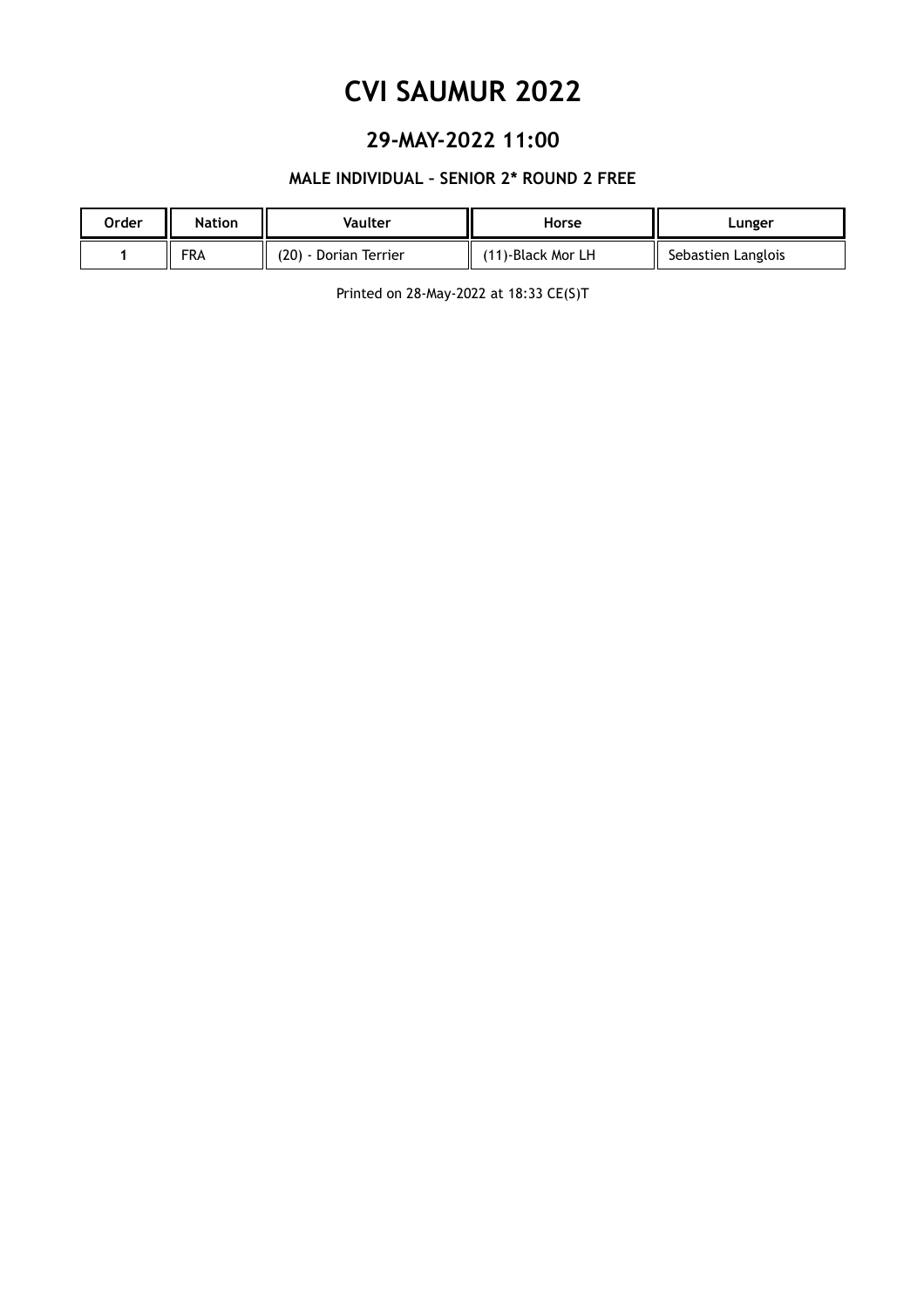### **29-MAY-2022 11:10**

#### **PAS-DE-DEUX – SENIOR 3\* ROUND 2 FREE**

| Order | <b>Nation</b> | <b>Team</b>                            | Horse          | Lunger          |
|-------|---------------|----------------------------------------|----------------|-----------------|
|       | <b>NED</b>    | Renske VAN SCHAIK / Sofie VAN DER LAAN | (53)-El Arenal | Lisette Peeters |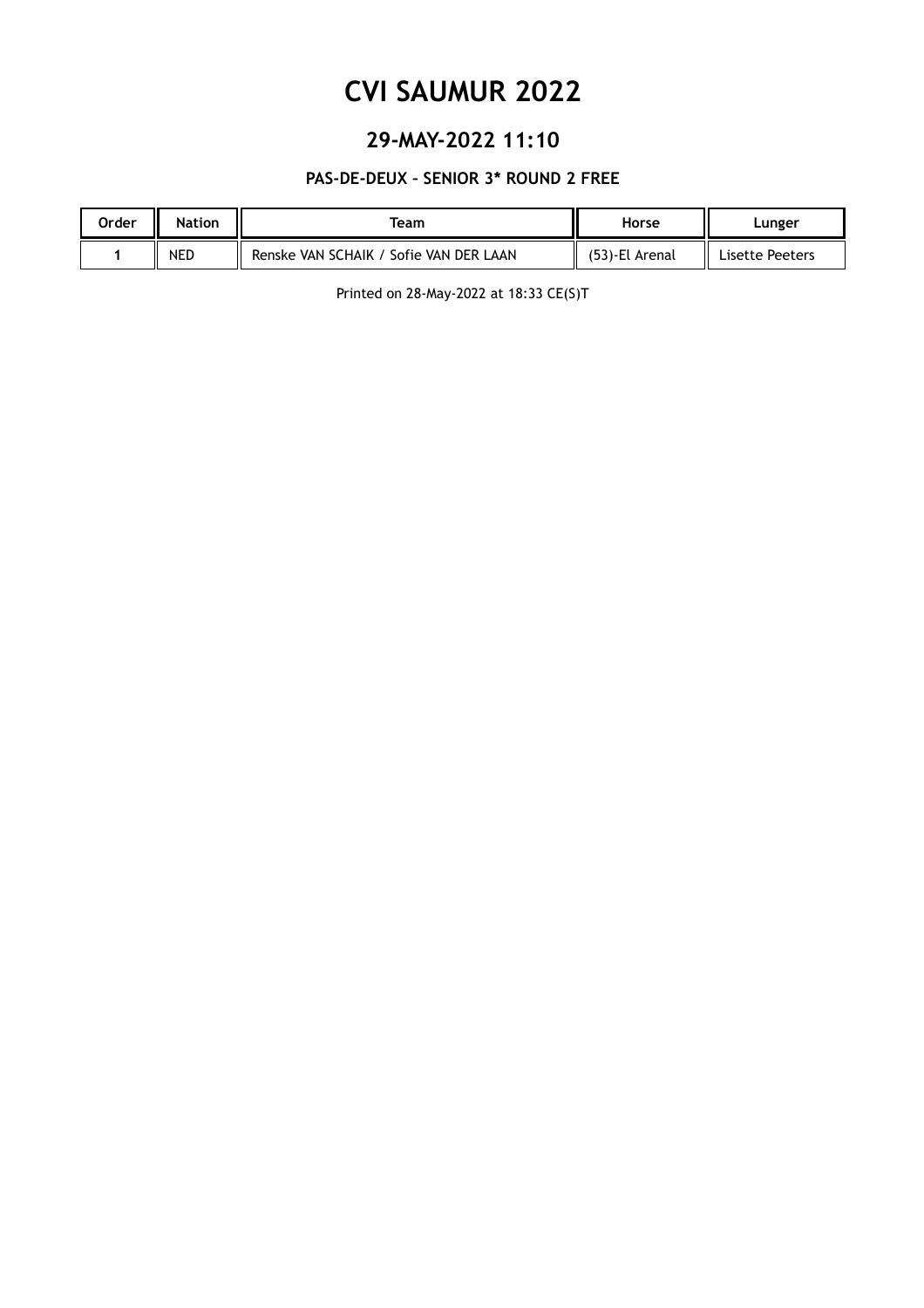### **29-MAY-2022 11:25**

#### **FEMALE INDIVIDUAL – YOUNG 2\* ROUND 2 FREE**

| Order | <b>Nation</b> | Vaulter                   | Horse                          | Lunger            |
|-------|---------------|---------------------------|--------------------------------|-------------------|
|       | <b>FRA</b>    | (57) - Josephine Dannet   | (3)-Alexandro Song BW          | Sandra Tronchet   |
|       | <b>FRA</b>    | (58) - Charlotte Lhommeau | (14)-Casares van het Cauterhof | Gersende Lhommeau |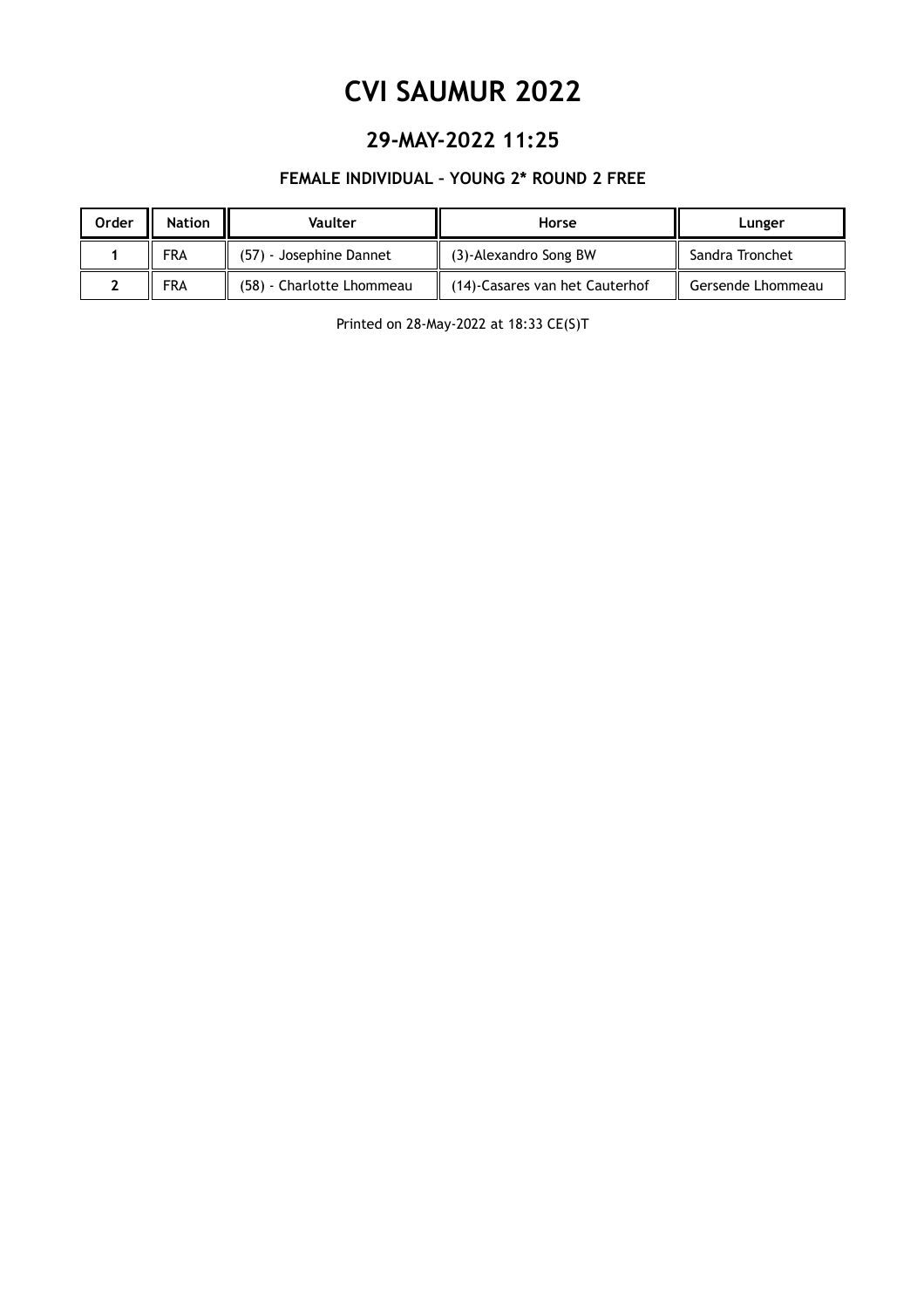### **29-MAY-2022 11:35**

#### **MALE INDIVIDUAL – YOUNG 2\* ROUND 2 FREE**

| Order | <b>Nation</b> | Vaulter               | Horse               | Lunger           |
|-------|---------------|-----------------------|---------------------|------------------|
|       | <b>FRA</b>    | (59) - Ruben Delaunay | (29)-Orlof de Conde | Yannick Kersulec |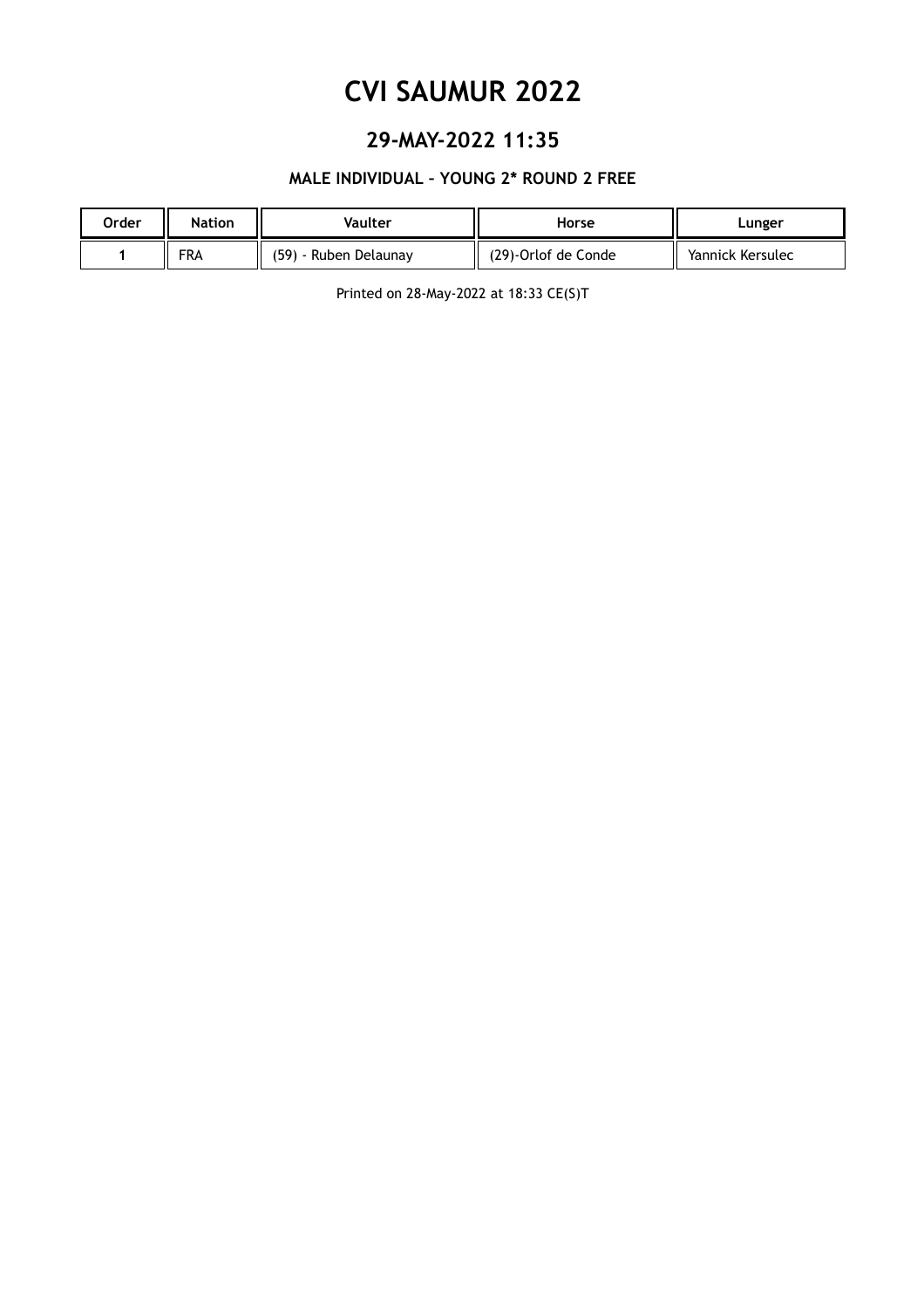### **29-MAY-2022 14:00**

#### **FEMALE INDIVIDUAL – JUNIOR 2\* ROUND 2 FREE**

| Order               | <b>Nation</b> | Vaulter                               | Horse                          | Lunger                         |
|---------------------|---------------|---------------------------------------|--------------------------------|--------------------------------|
| 1                   | <b>ESP</b>    | (61) - Gioia Valeria Keppler          | (32)-Panache du Reversey       | Daniele Nousse                 |
| $\overline{2}$      | <b>FRA</b>    | (53) - Eva Turland Alarcon            | $(36)$ -Red Boy                | Tiphaine De Gracovac           |
| 3                   | <b>FRA</b>    | (45) - Emma Bleneau                   | (19)-Elios de Kermarch         | Nathalie Soulat                |
| $\overline{\bf{4}}$ | <b>FRA</b>    | (51) - Lili Lafont                    | (36)-Red Boy                   | Tiphaine De Gracovac           |
| 5                   | <b>NED</b>    | (75) - Merel Westebring               | (58)-King Kayan E              | Eleonora Westebring-<br>Putten |
| 6                   | <b>NED</b>    | (77) - Lut Oltmans                    | (52)-Doemaar                   | Jinte Van Der Heijden          |
| $\overline{7}$      | <b>BRA</b>    | (3) - Manuela De Paula Souza<br>Chade | (1)-Night Wind ZK              | Sandra Tronchet                |
| 8                   | <b>NED</b>    | (78) - Jinte Van Der Burgt            | (55)-Falatio                   | Meta Jans                      |
| 9                   | <b>FRA</b>    | (46) - Jeanne Braun                   | (11)-Black Mor LH              | Sebastien Langlois             |
| 10                  | <b>FRA</b>    | (49) - Lena Dao Duc Long              | (10)-Barrington                | Marina Dupon Joosten           |
| 11                  | <b>NED</b>    | (73) - Puk Van Ierland                | (50)-Cedric                    | Marielle Van Dijk              |
| 12                  | <b>FRA</b>    | (50) - Naomi Feron Dupont             |                                |                                |
| 13                  | <b>FRA</b>    | (47) - Zoe Da Silva                   | (29)-Orlof de Conde            | Sirine Aboussaid               |
| 14                  | <b>NED</b>    | (76) - Renate Maas                    | (55)-Falatio                   | Meta Jans                      |
| 15                  | <b>FRA</b>    | (48) - Isabella Dabat                 | (15)-Cool And The Gang<br>111Z | <b>Tsvika Huret</b>            |
| 16                  | <b>FRA</b>    | (52) - Maelys Marmin                  | (44)-Vegas du Hans             | Marina Dupon Joosten           |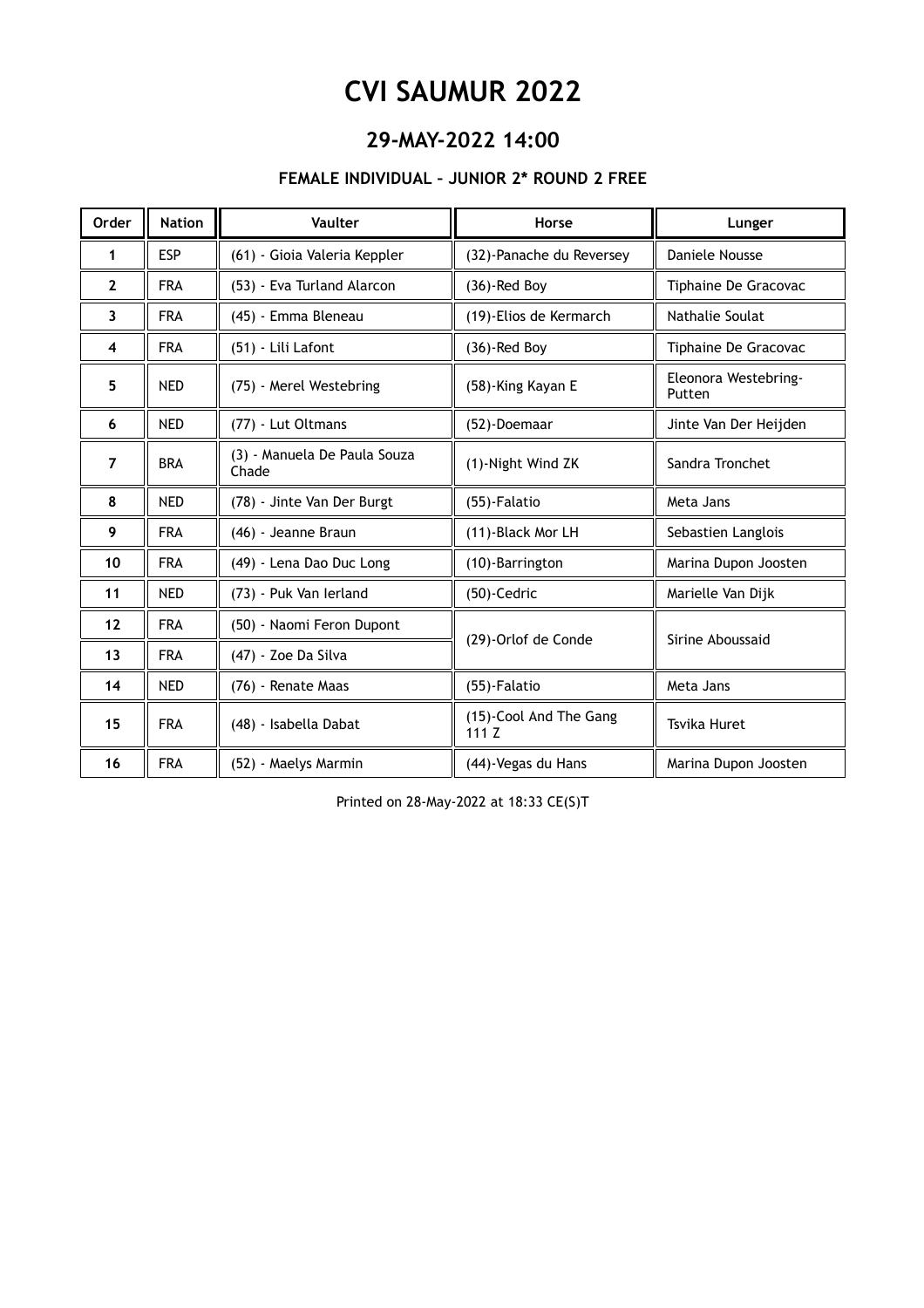### **29-MAY-2022 15:00**

#### **MALE INDIVIDUAL – JUNIOR 2\* ROUND 2 FREE**

| Order | <b>Nation</b> | Vaulter                 | Horse                  | Lunger                |
|-------|---------------|-------------------------|------------------------|-----------------------|
|       | <b>FRA</b>    | (55) - Alexis Martinet  | (37)-Roulio Nouvolieu  | Maurine Weber         |
|       | <b>FRA</b>    | (56) - Baptiste Terrier | (10)-Barrington        | Marina Dupon Joosten  |
|       | <b>FRA</b>    | (54) - Louis Dumont     | (39)-Sushi de la Roque | Maud Bousignac-Dumont |
|       | <b>NED</b>    | (79) - Sam Dos Santos   | (52)-Doemaar           | Jinte Van Der Heijden |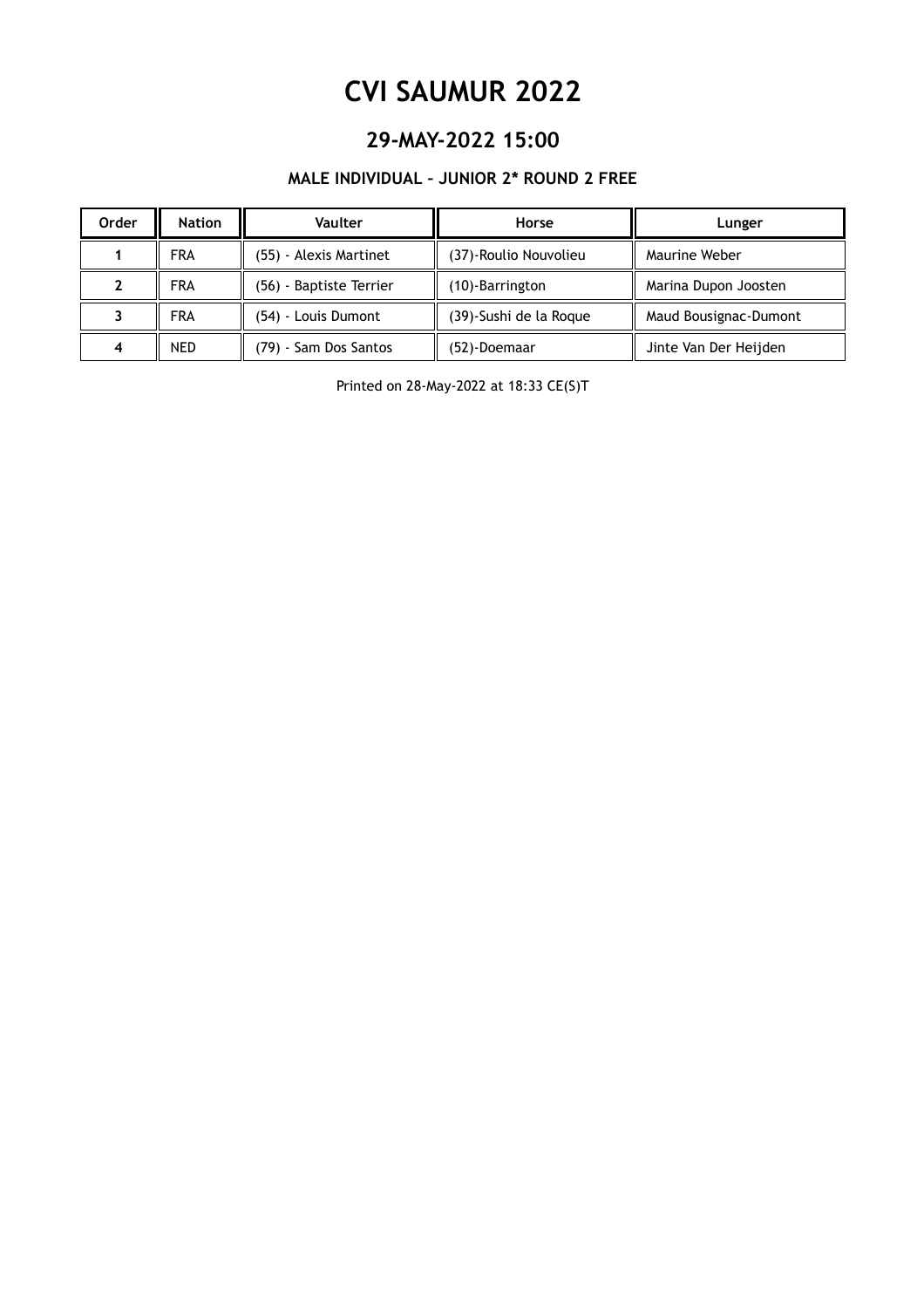### **29-MAY-2022 15:15**

#### **FEMALE INDIVIDUAL – SENIOR 3\* ROUND 2 FREE**

| Order | <b>Nation</b> | Vaulter                  | Horse                      | Lunger                   |
|-------|---------------|--------------------------|----------------------------|--------------------------|
|       | <b>FRA</b>    | (22) - Maia Weibel       | (27)-Lorenzo Du Hans       | Johana Hoerdt            |
|       | <b>FRA</b>    | (21) - Cleone Fritsch    | (28)-Mon Ami               | <b>Charlotte Verdier</b> |
|       | <b>NED</b>    | (66) - Renske Van Schaik | $(48)$ -C.S.I              | Sofie Van Der Laan       |
|       | <b>NED</b>    | (65) - Joske Van Koelen  | (51)-Chameur               | Rian Pierik              |
|       | <b>ESP</b>    | (5) - Layla Anne Fraser  | (5)-Royal George Alexander | Diane Rose Fraser        |
| 6     | <b>NED</b>    | (64) - Annebeth Kubbe    | (56)-Hollywood             | Sophie Van Hooydonck     |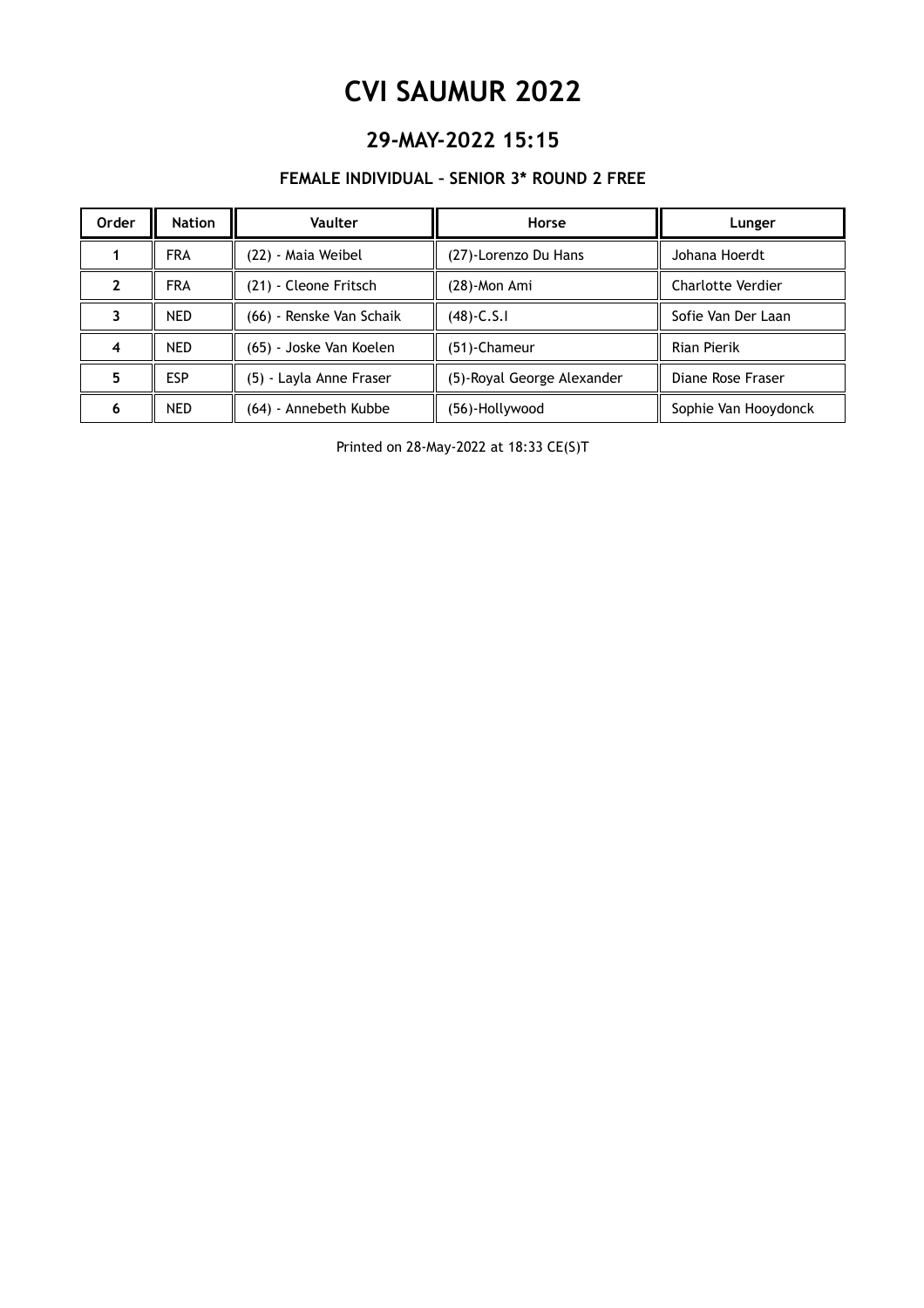### **29-MAY-2022 15:45**

#### **MALE INDIVIDUAL – SENIOR 3\* ROUND 2 FREE**

| Order | <b>Nation</b> | Vaulter                 | Horse            | Lunger                |
|-------|---------------|-------------------------|------------------|-----------------------|
|       | <b>NED</b>    | (68) - Sander Pannekoek | (55)-Falatio     | Meta Jans             |
|       | <b>NED</b>    | (67) - Quincy Felicia   | (52)-Doemaar     | Jinte Van Der Heijden |
|       | <b>FRA</b>    | (23) - Lambert Leclezio | (21)-Estado IFCE | Loic Devedu           |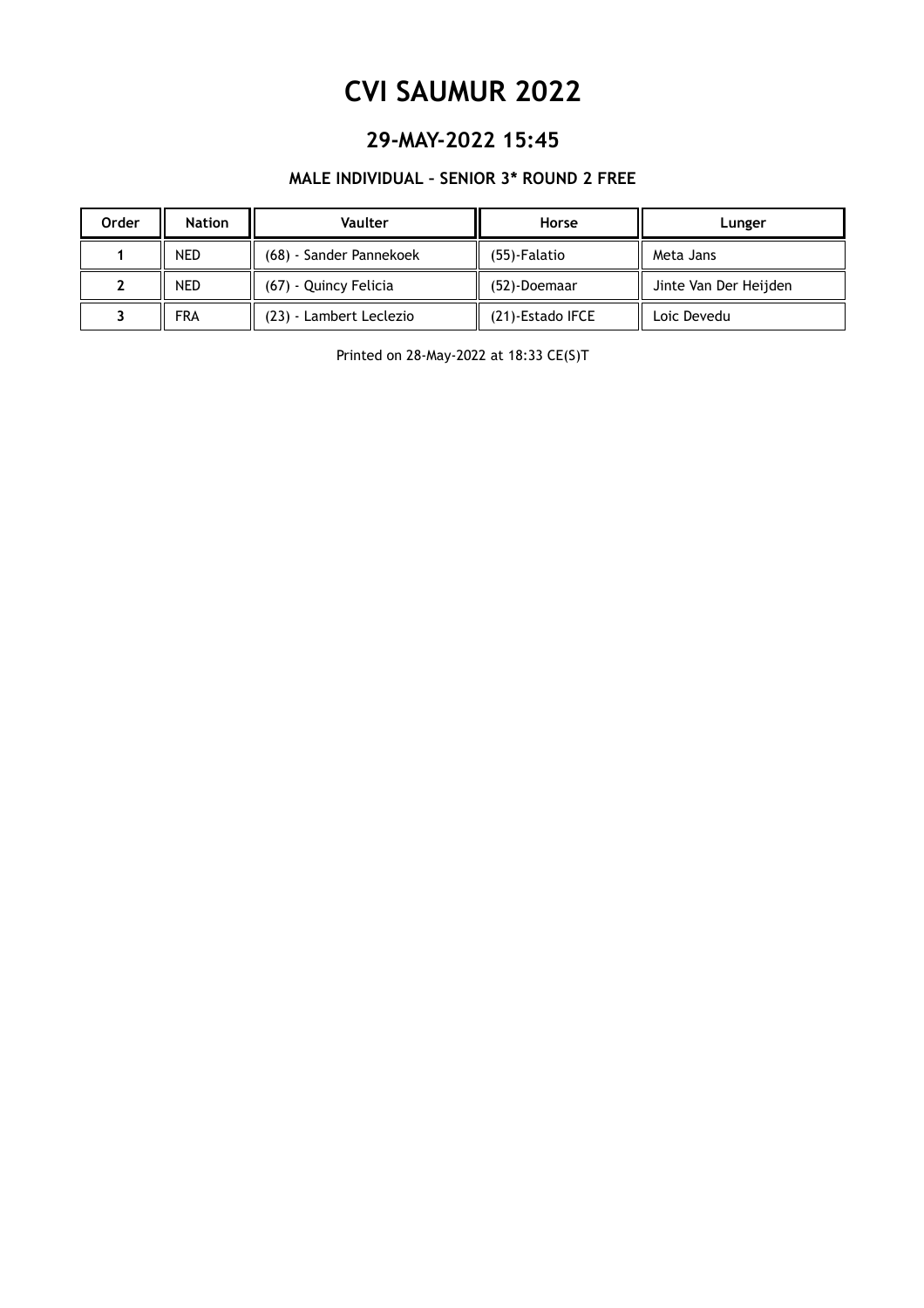### **29-MAY-2022 16:00**

#### **SQUAD – SENIOR 2\* ROUND 2 FREE**

| Order | <b>Nation</b> | Team                    | Horse                 | Lunger               |
|-------|---------------|-------------------------|-----------------------|----------------------|
|       | <b>FRA</b>    | <b>MEAUX LE TEMPS 1</b> | (6)-Alaska De Plottes | Marina Dupon Joosten |
|       | NED           | <b>WITTEGHEIT 2</b>     | $(62)$ -Zidane B      | Ingrid Lammers       |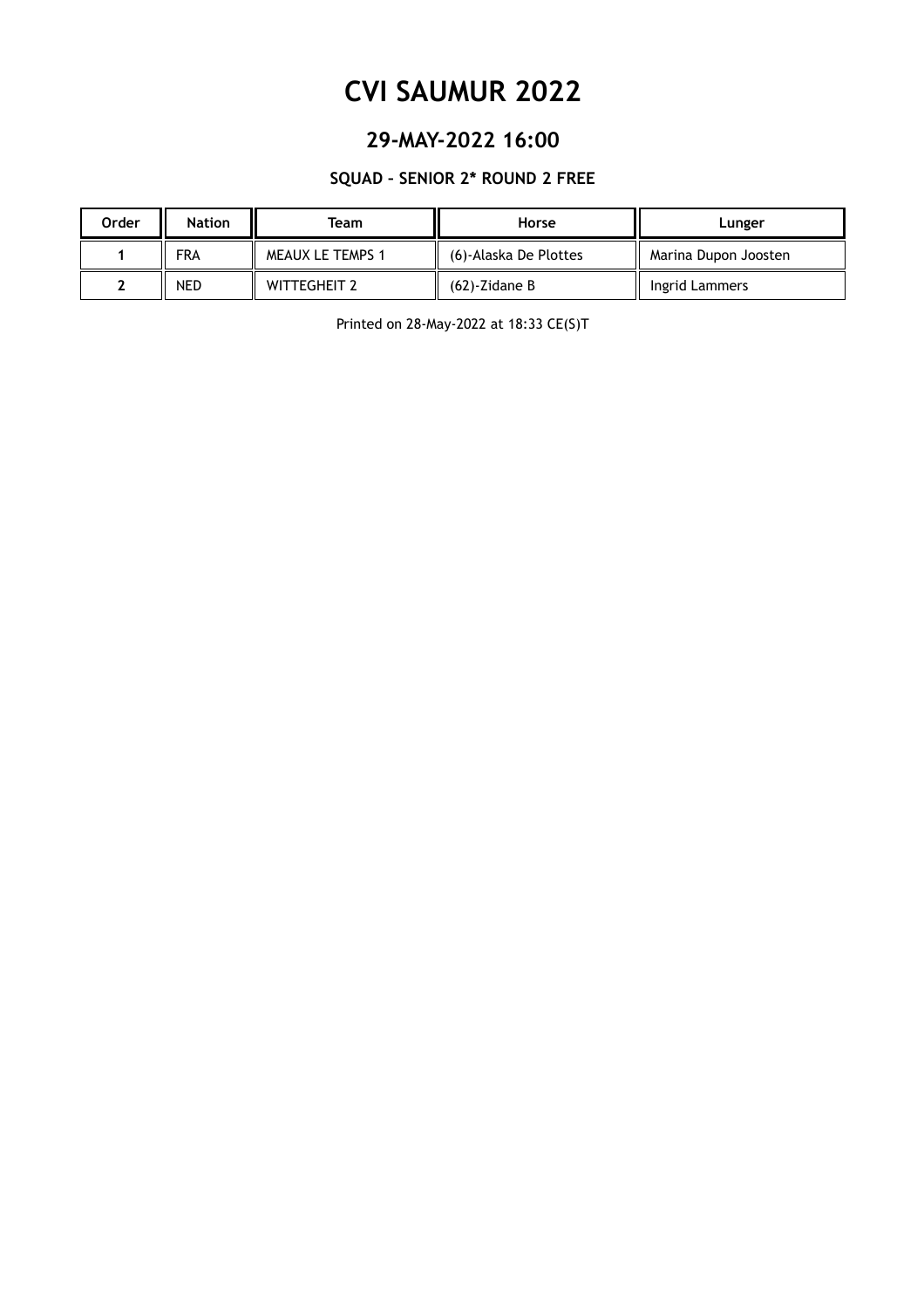### **29-MAY-2022 16:15**

#### **SQUAD – JUNIOR 2\* ROUND 2 FREE**

| Order | <b>Nation</b> | Team                     | Horse                          | Lunger                |
|-------|---------------|--------------------------|--------------------------------|-----------------------|
|       | <b>NED</b>    | WITTEGHEIT 3             | (57)-Horval van de Guldennagel | Marloes Van Den Akker |
|       | <b>FRA</b>    | <b>MEAUX 2</b>           | (9)-Azur d'Avril               | Marina Dupon Joosten  |
|       | <b>FRA</b>    | ECURIES DU CERCLE D'OR 1 | (25)-Irkos                     | Maud Bousignac-Dumont |